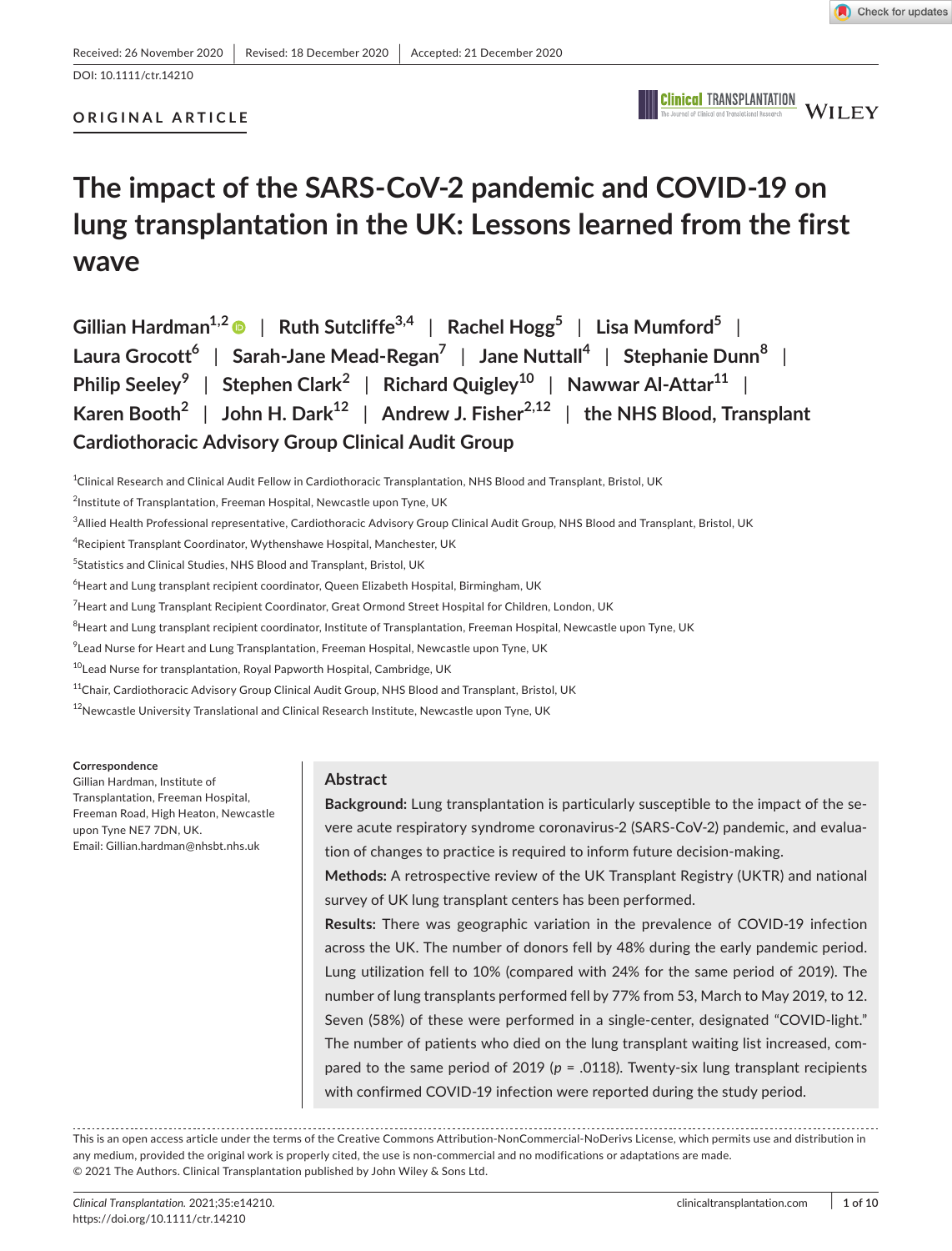**Conclusion:** As the pandemic continues, reviewing practice and implementing the lessons learned during this period, including the use of robust donor testing strategies and the provision of "COVID-light" hospitals, are vital in ensuring the safe continuation of our lung transplant program.

#### **KEYWORDS**

coronavirus pandemic, COVID-19, lung transplantation, organ donation, SARS-CoV-2

# **1**  | **INTRODUCTION**

Severe acute respiratory syndrome coronavirus-2 (SARS-CoV-2), the causative agent for coronavirus disease-2019 (COVID-19), was first diagnosed in the United Kingdom (UK) in January 2020.<sup>1</sup> With increasing case numbers, unprecedent public health measures aimed at containing the spread of the virus and mitigating the impact of a surge of cases on the National Health Service (NHS), were undertaken, including a national lockdown on March 23, 2020. $^2$  After the number of COVID-19 cases fell during May/June, initial lockdown measures were eased. However, new restrictions are being increasingly implemented at the time of writing.

For transplant programs, hospital resource requirements, the availability and safety of deceased organ donors and the safety of transplant candidates and recipients, have forced difficult decisions and changes to practice, with early reports from across the world identifying significant decreases in solid organ transplantation,<sup>3–7</sup> including lung transplantation $8.9$  programs, in response to the pandemic.

As a novel disease, and unprecedented global pandemic, the evidence base informing practice was initially limited, albeit growing rapidly throughout the course of the pandemic. During the early phase in the UK, guidance for solid organ donation was issued at a national level, from National Health Service Blood and Transplant (NHSBT), with individual organ programs, and transplant centers, making decisions locally, based on the needs of their transplant patient population, balancing the risks of COVID-19 infection, and the prevalence of the disease locally, and its subsequent impact on hospital resource.

As the pandemic continues, evaluation of national and regional changes to lung transplant practice in the UK, and their impact on the patient population, during the early phase of the pandemic, is required, to inform future decision-making. The aim of this work was to understand changes to clinical practice during the early pandemic period and the impact of these changes on the UK lung transplant program.

## **2**  | **METHODS**

#### **2.1**  | **Study population**

All adult and paediatric lung transplant centers in the UK were included in the study. Analysis included all adult (aged 16 years and older) and pediatric organ donors, lung transplant waiting list candidates, and lung transplant recipients. Heart-lung candidates and recipients were not included in the analysis.

# **2.2**  | **Study design**

A retrospective review of data submitted to the UK Transplant Registry (UKTR) from January 1, 2019, to June 30, 2020, was performed. The early pandemic period is defined here as March 1 to May 31, 2020. Month-to-month and center-level variation in practice was reviewed from January 1 to June 30, 2020, to include the early pandemic period, and, where appropriate, compared to data from January 1 to June 30, 2019.

Eligible, potential lung donors are defined as those aged less than 70 years, with no absolute contraindications to organ donation. Lung utilization was calculated as number of donors transplanted from the number of donors (who donated at least 1 solid organ) from whom the lung(s) were offered for transplantation. Analysis included lung transplant activity, early (30-day) mortality for recipients transplanted during the pandemic period, lung transplant candidate listing, and waiting list activity, including mortality and COVID-19 infection in lung transplant recipients. Prospective reporting to the UKTR, of all transplant recipients, or patients on the organ transplant waiting list, with confirmed COVID-19 infection, was commenced on March 17, 2020.

To explore regional, center-level variation in clinical practice and policy, during the pandemic, a national survey of UK transplant centers was performed.

#### **2.3**  | **Survey design and conduct**

The survey was developed using an iterative process based on literature review and UK organ donation and transplantation guidance issued by NHSBT and the British Transplant Society, to identify changes in lung transplantation clinical practice, including candidate assessment, recipient management, organ donation, and activity, perceptions of the prevalence of COVID-19 locally and the impact on the transplant workforce and hospital resource. The final survey was approved by members of the NHSBT Cardiothoracic Advisory Group Clinical Audit Group (CTAG CAG). The NHS England coronavirus specialty guide cardiothoracic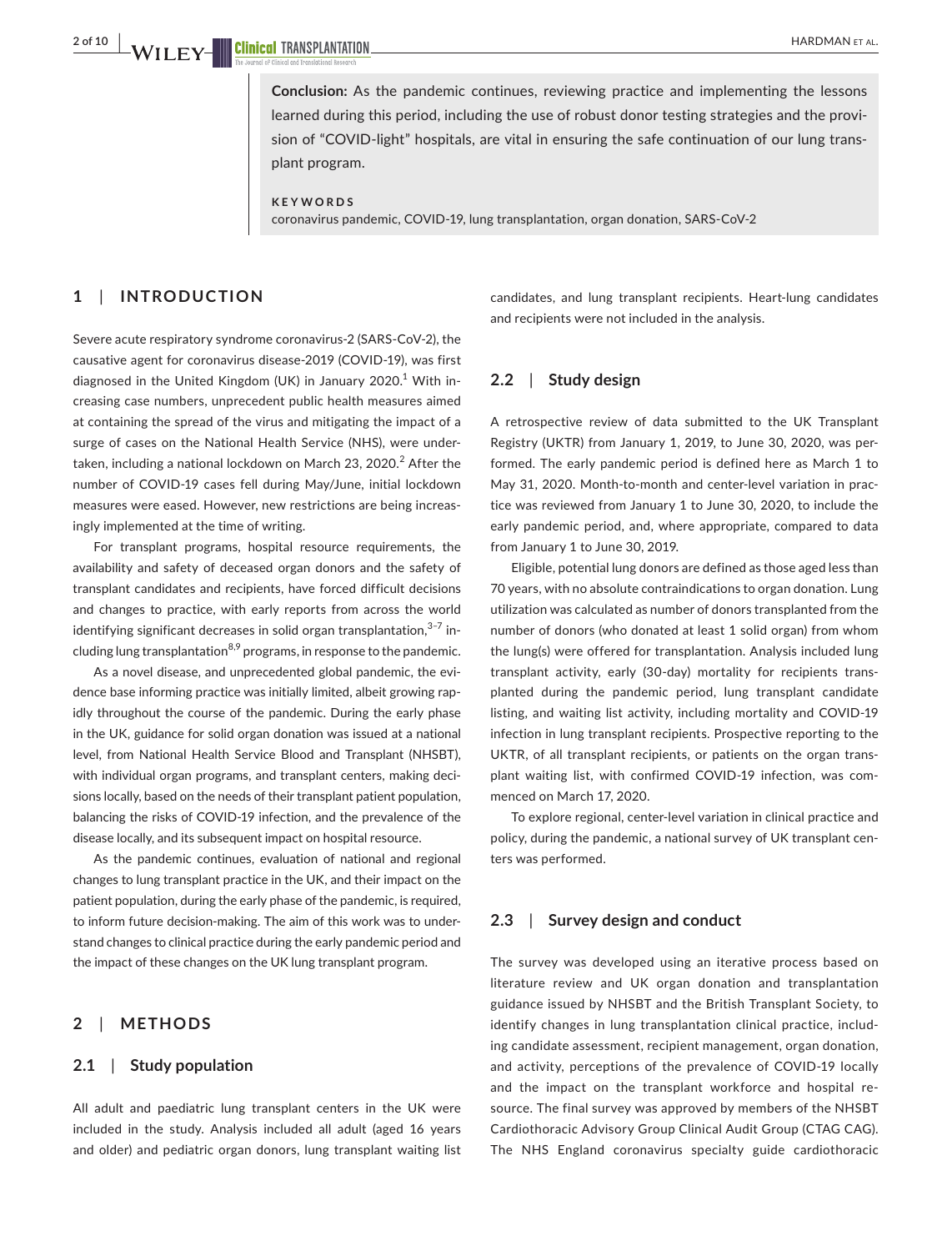escalation framework<sup>10</sup> was used to define phases in response to the pandemic.

The survey was conducted between May 15 and June 18, 2020. At each center, a cardiothoracic transplant clinical lead and transplant coordinator were identified to complete the survey. Participants were emailed a copy of the survey. Information required to complete the survey was gathered by the nominated persons, from members of the wider team. Additional telephone interview follow-up was performed between June 20 and July 13, 2020, where further information was required, or to clarify specific survey responses.

## **2.4**  | **Statistical analysis**

Categorical variables are expressed as absolute numbers and their relative frequencies, with percentage change compared with previous year, where appropriate. Continuous variables are expressed as mean ± standard deviation (SD) if normally distributed, or as median and inter-quartile range (IQR) if non-normally distributed. Chi-square test and Fisher's exact test were used for comparison between groups of categorical variables. Continuous variables were compared using Student's *t* test or Mann-Whitney *U* test, where appropriate. Statistical significance was considered for *p* < .05. Missing values were excluded from *p*-value calculation. All statistical analysis was performed using SAS version 9.4 (SAS Institute Inc., Cary, NC, USA.)

#### **2.5**  | **Ethical approval**

Data analyses were performed by NHSBT, who maintain the UK Transplant Registry on behalf of UK transplant centers, under the UK General Data Protection Regulation (GDPR), allowing NHSBT to use patient identifiable information for service evaluation, without additional patient consent. Survey response was voluntary, with appropriate information provided to inform consent to participation.

# **3**  | **RESULTS**

The survey return rate was 100%. Additional information and clarification of responses were performed by telephone interview with 3 of the 6 UK lung transplant centers.

There was geographic variation in the prevalence of COVID-19 infection across the UK noted in the survey responses. The impact of the pandemic in each center varied as a result of local prevalence of the virus, resultant hospital and ICU admission, designation as an ECMO (extra-corporeal membrane oxygenation) center (2 centers) and designation of the center as "COVID-light" (1 center). Movement of each center through the pandemic phases is shown in Table 1. At the time of the survey, all centers considered themselves to be moving into the recovery phase; however, a date for return to "normal" (pre-pandemic) service had not been identified in any center. All centers recognized that changes to clinical practice, adopted during the pandemic, would persist.

#### **3.1**  | **Deceased organ donation and lung utilization**

The number of deceased donors, who donated at least 1 solid organ, where the lung(s) were offered for transplantation, fell by 48%, to 123 from 238 in March to May 2019. Donors after brain Death (DBD) fell from 163 to 98 (40% decrease) and Donors after Circulatory Death (DCD) fell from 75 to 25 (67% decrease) (Table 2). There was a significant difference in the proportion of donors by type (DCD versus DBD), during the pandemic period, compared with the same period of 2019, with DCD donors representing 32% of the offered donor population in 2019 and 20% in 2020 (*p* = .0334). The characteristics of the donors, from whom the lung(s) were offered, compared with

**TABLE 1** Movement of UK lung transplant centers through pandemic phases, during the early pandemic period March to May 2020. Local and hospital virus prevalence as assessed by individual centers and pandemic phases defined by NHS England <sup>10</sup>

|                                                                   | Preparation | <b>Escalation</b> | <b>Crisis</b><br>compensated | <b>Crisis</b><br>uncompensated | <b>Resolution</b> | Recovery       |
|-------------------------------------------------------------------|-------------|-------------------|------------------------------|--------------------------------|-------------------|----------------|
| Center A<br>High local prevalence                                 | Early March | Mid-March         | Mid-March                    | Late March                     | Mid-Mav           | In progress    |
| Center B<br>High local prevalence<br>"COVID-light" designation    | Early March | Not applicable    | Not applicable               | Not applicable                 | Not applicable    | Not applicable |
| Center C<br>ECMO center                                           | Early March | Mid-March         | Mid-March                    | Late March                     | Early May         | In progress    |
| Center D<br>High local prevalence<br>Moderate hospital prevalence | Early March | Mid-March         | Late March                   | Not applicable                 | Early May         | Late May       |
| Center E<br><b>ECMO</b> center                                    | Early March | Late March        | EarlyApril                   | Mid-April                      | Mid-May           | Late May       |
| Center F                                                          | February    | Early March       | Mid-March                    | Not applicable                 | Mid-May           | Late May       |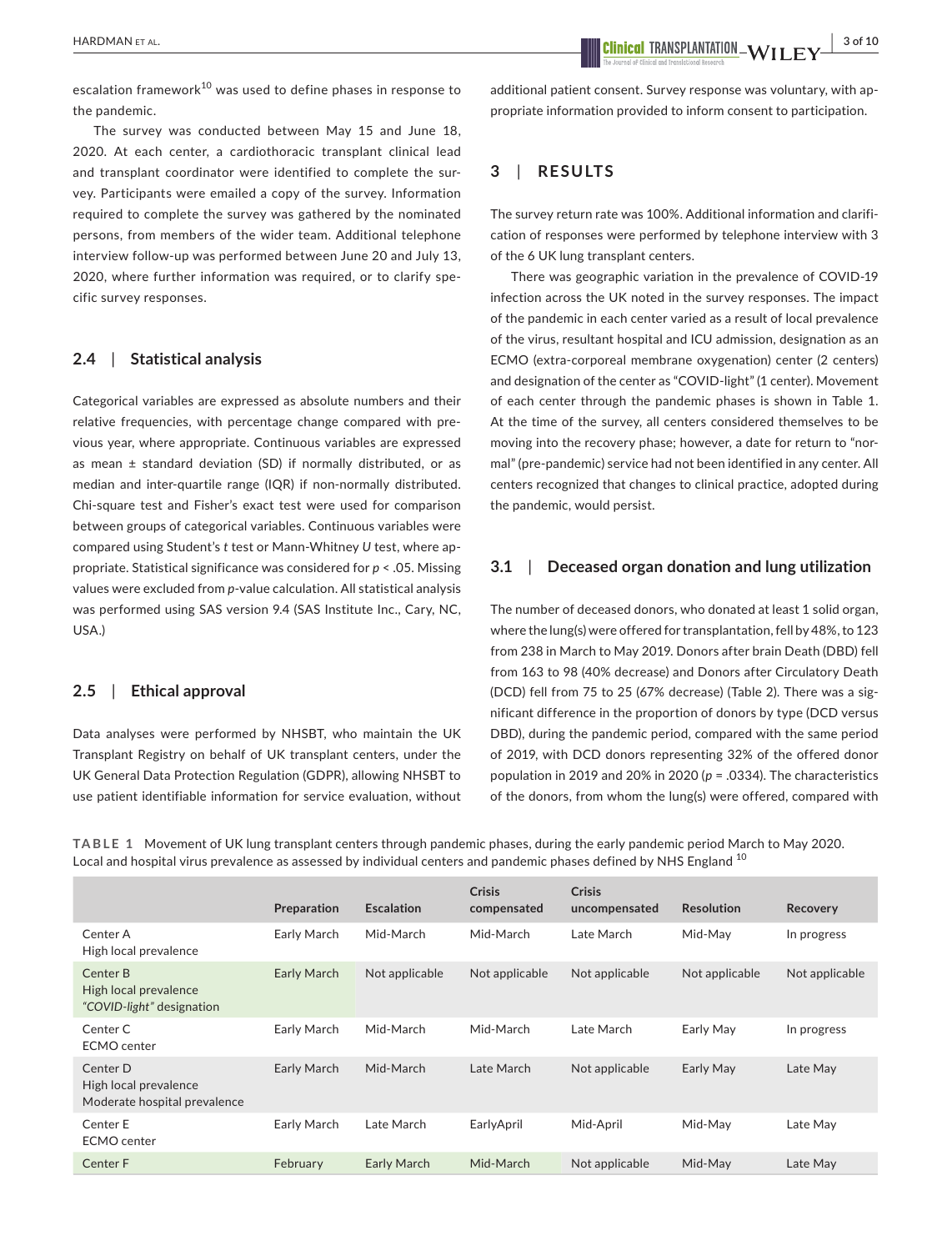4 of 10 **| XA/II FIX/ IIII Clinical** TRANSPLANTATION

**TABLE 2** The number of deceased organ donors, who donated at least 1 solid organ, where the lungs were offered for transplantation, during the early pandemic period, compared with 2019.

|       | offered<br>March 1<br>2020 (19) | Donors after<br>brain death<br>(DBD) where<br>lung (s) were<br>to May 31, | <b>Donors</b><br>after<br>circulatory<br>death<br>(DCD)<br>where lung<br>(s) were<br>offered<br>March 1<br>to May 31,<br>2020 (19)<br>12<br>(28)<br>3<br>(22)<br>10<br>(25) |      | Deceased<br>donors<br>where lung<br>(s) were<br>offered<br>March 1<br>to May 31,<br>2020 (19) |      | %<br>change |  |
|-------|---------------------------------|---------------------------------------------------------------------------|-----------------------------------------------------------------------------------------------------------------------------------------------------------------------------|------|-----------------------------------------------------------------------------------------------|------|-------------|--|
| March | 46                              | (60)                                                                      |                                                                                                                                                                             |      |                                                                                               | (88) | $-34%$      |  |
| April | 22                              | (48)                                                                      |                                                                                                                                                                             |      | 25                                                                                            | (70) | $-64%$      |  |
| May   | 30                              | (55)                                                                      |                                                                                                                                                                             |      | 40                                                                                            | (80) | $-50%$      |  |
| Total | 98                              | (163)                                                                     | 25                                                                                                                                                                          | (75) | 123                                                                                           | 238  | $-48%$      |  |

those from the same period of 2019, are shown in Table 3. There was a significant decrease in donor age (from a median age of 52 in 2019 to 43 years during the pandemic period, *p* = <.0001) and a significant increase in the proportion of donors with a smoking history (53% in 2019 to 66% during the pandemic period,  $p = .0180$ ).

The lung utilization rate during the early pandemic period was 10%, 13 donors transplanted from 123 donors (who donated at least 1 solid organ) where the lung(s) were offered. One donor was utilized outside of the UK. This compares to a utilization rate of 22%, for the same period of 2019.

In the survey responses, all centers described formal or informal, center-level changes to lung donor acceptance criteria during the pandemic. Changes described included consideration of *ideal* donors only, lower age limits for potential donors and increased caution when considering travel and ischemic times.

# **3.2**  | **Lung transplant activity and posttransplant outcomes**

All centers reported a period of restricting lung transplantation to urgent or super-urgent, inpatient candidates only, at the start of the pandemic. Decision-making was based on local hospital guidance, limiting access to ICU for non-urgent patients, and consideration of potential risks to non-urgent lung transplant candidates. Following designation as a "COVID-light" hospital, 1 center continued to consider all lung transplant candidates from early April onwards. The remaining centers adopted center-level policy to consider non-urgent, ultra-low, and low-surgical risk candidates from late-April 2020, where appropriate, balancing resource capacity.

Twelve bilateral lung transplants (utilizing 12 donors) were performed in the UK during the early pandemic period. This compares to 53 lung transplants (48 bilateral and 5 single) performed for the same period of 2019, a reduction in activity of 77%. Monthly trends

in donors offered for lung transplantation and lung transplant activity are shown in Figure 1. The mean number of transplants performed, per month, in 2019 was 15, compared with 9 per month, in the first 6 months of 2020. During the early pandemic period, activity fell in all centers compared with the same period of 2019. Seven of 12 transplants (58%) represent the activity of one center. This center was designated "COVID-light" in late March 2020. The remaining activity was divided between 3 centers. In June 2020, the number of lung transplants increased to 16, with all UK lung transplant centers performing at least 1 lung transplant.

There were 12 adult lung recipients transplanted during the early pandemic period, 6 male and 6 female, 2 urgent and 10 non-urgent, and all bilateral lung transplants. The median (IQR) age of recipients was 53 (32–61) years. The median (IQR) donor age was 31 (23-50) years, with 11 DBD and 1 DCD transplant. The 30-day survival is 92% (11/12 recipients). Recipient characteristics, compared with those from the same period of 2019, are shown in Table 4.

#### **3.3**  | **The lung transplant waiting list**

The number of new registrations to the lung transplant waiting list fell by 68% (Table 5). The number of patients on the active lung transplant waiting list at 31 May 2020 increased by 5% to 341, compared to 326 on 31 May 2019. The outcome for candidates on the lung transplant waiting list during the early pandemic period, compared with 2019, are shown in Table 6. Death on the lung transplant waiting list during the early pandemic period increased significantly with 21 deaths compared with 12 for the same period of 2019 (*p* = .0118). Confirmed COVID-19 infection was reported in two candidates on the lung transplant waiting list during the study period.

#### **3.4**  | **Recipient management**

All centers reported that active efforts had been made to reduce hospital attendance for lung transplant recipients. At the time of the survey, in all cases, these changes were planned to continue. Face-to-face follow-up has been reduced to only those within the first 6 months of transplant in one center, and those within the first 12-months of transplant in the remaining 5 centers. All centers have implemented telephone consultation follow-up, with outpatient clinic attendance only where clinical concerns have been identified. Where outpatient attendance has continued, measures have been implemented to decrease the number of patients in attendance, to reduce the use of waiting areas and implement social distancing measures. One center reported the use of online video conferencing platforms to conduct recipient follow-up.

All centers stated that no changes were made to immunosuppression therapy in long-term lung transplant recipients, who remained well. Where COVID-19 infection was suspected or confirmed, all centers reported cessation, or dose reduction, of Calcineurin inhibitors on an individual patient basis.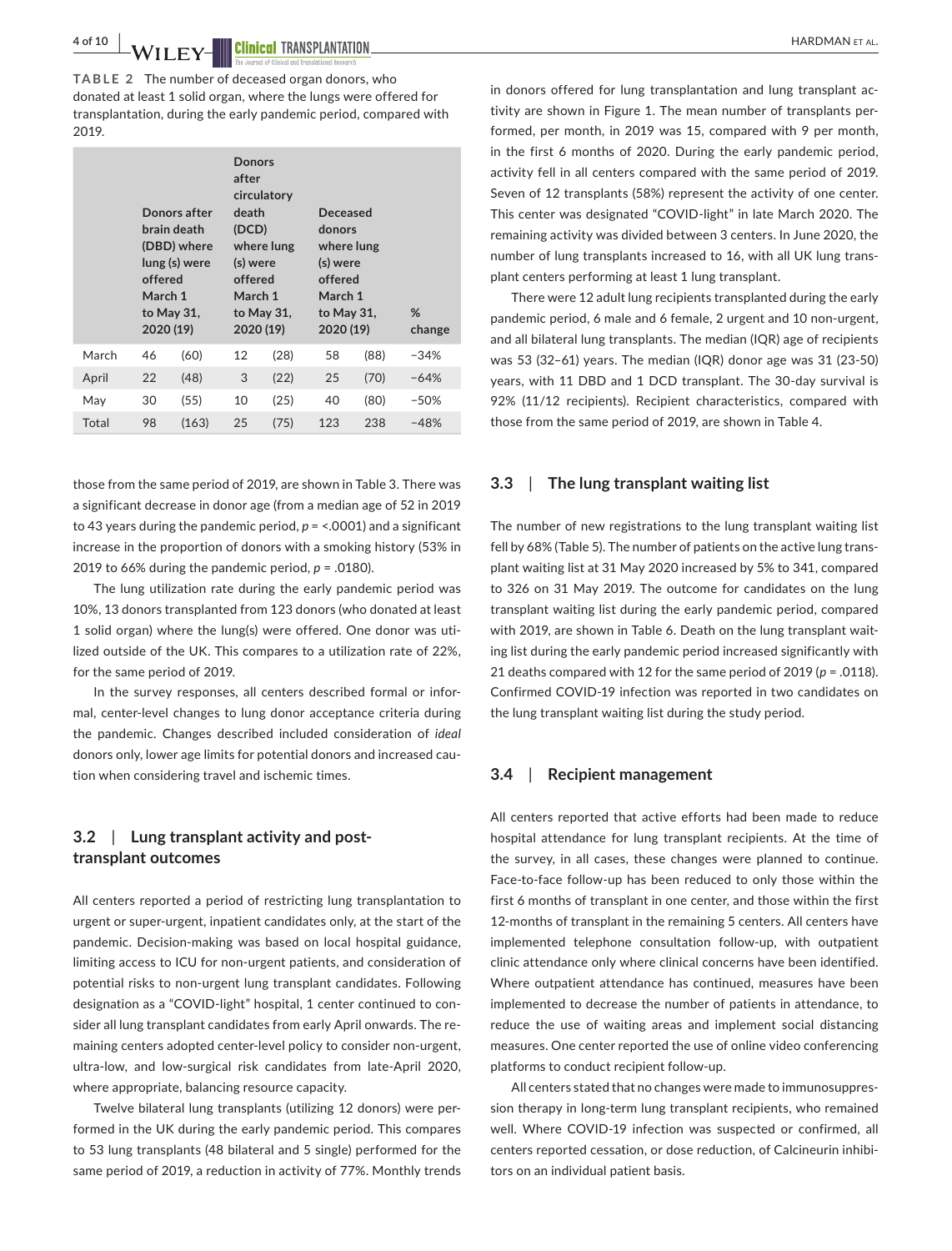HARDMAN et al. **<sup>|</sup> 5 of 10**

**TABLE 3** Characteristics of donors (\*who donated at least 1 solid organ) where the lung(s) were offered from March 1 to May 31, 2020, and March 1 to May 31, 2019

|                                                | Number of deceased donors * where the<br>lung (s) was offered for donation March 1 to<br>May 31, 2020 N = 123 |     | Number of deceased donors * where the<br>lung (s) was offered for donation March 1 to<br>May 31, 2019 N = 238 |     | p value |
|------------------------------------------------|---------------------------------------------------------------------------------------------------------------|-----|---------------------------------------------------------------------------------------------------------------|-----|---------|
| Donation after brainstem death<br>(DBD), n %   | 98<br>80%                                                                                                     |     | 163<br>68%                                                                                                    |     | .0334   |
| Donation after circulatory death<br>(DCD), n % | 25<br>20%                                                                                                     |     | 75<br>32%                                                                                                     |     |         |
| Donor age (years), median (IQR)                | 43 (30-56)                                                                                                    |     | 52 (42-61)                                                                                                    |     | < .0001 |
| Donor sex male, n (%)                          | 73 (59%)                                                                                                      |     | 131 (55%)                                                                                                     |     | .5026   |
| Donor BMI (kg/m2), median (IQR)                | 25 (22.3-28.3)                                                                                                |     | 26.2 (22.9-29.9)                                                                                              |     | .1237   |
| Cause of death, n (%)                          |                                                                                                               |     |                                                                                                               |     |         |
| Intracranial                                   | 111 (90%)                                                                                                     |     | 214 (90%)                                                                                                     |     | .9952   |
| Trauma                                         | 3(2%)                                                                                                         |     | 6(3%)                                                                                                         |     |         |
| Other                                          | 9(7%)                                                                                                         |     | 18 (8%)                                                                                                       |     |         |
| Donor blood group, n (%)                       |                                                                                                               |     |                                                                                                               |     |         |
| O                                              | 63 (51%)                                                                                                      |     | 123 (52%)                                                                                                     |     | .3385   |
| A                                              | 43 (35%)                                                                                                      |     | 90 (38%)                                                                                                      |     |         |
| B                                              | 14 (11%)                                                                                                      |     | 15 (6%)                                                                                                       |     |         |
| AB                                             | 3(2%)                                                                                                         |     | 10 (4%)                                                                                                       |     |         |
| Donor past smoker, n (%)                       |                                                                                                               |     |                                                                                                               |     |         |
| No                                             | 41                                                                                                            | 34% | 112                                                                                                           | 47% | .0180   |
| Yes                                            | 81                                                                                                            | 66% | 125                                                                                                           | 53% |         |
| <b>Unknown</b>                                 | $\mathbf{1}$                                                                                                  |     | $\mathbf{1}$                                                                                                  |     |         |
| Donor past diabetes, n (%)                     |                                                                                                               |     |                                                                                                               |     |         |
| No                                             | 116                                                                                                           | 96% | 216                                                                                                           | 91% | .1569   |
| Yes                                            | 5                                                                                                             | 4%  | 21                                                                                                            | 9%  |         |
| Unknown                                        | $\overline{2}$                                                                                                |     | $\mathbf{1}$                                                                                                  |     |         |
| Donor past cardiothoracic disease, n (%)       |                                                                                                               |     |                                                                                                               |     |         |
| No                                             | 108                                                                                                           | 88% | 204                                                                                                           | 86% | >999    |
| Yes                                            | 15                                                                                                            | 12% | 28                                                                                                            | 12% |         |
| Unknown                                        | $\mathsf{O}$                                                                                                  |     | 6                                                                                                             |     |         |
| Utilization rate                               | 10%                                                                                                           |     | 22%                                                                                                           |     |         |

#### **3.5**  | **COVID-19 in lung transplant recipients**

Twenty-six lung transplant recipients with confirmed COVID-19 infection were reported, during the study period. Median (IQR) age of COVID-19-positive recipients is 58 years (40–65). Mean (SD) time since transplant 5.3 years (5.1). Three of the COVID-19-positive recipients had been transplanted during the early pandemic period, March to May 2020. All were listed prior to March 2020, and their indication for transplant was not related to COVID-19 infection. One recipient tested positive after hospital discharge, following recovery from their transplant. One patient had a positive result reported pre-transplantation, with a subsequent negative result, underwent lung transplant and remained asymptomatic for COVID-19. One patient had a positive pre-operative swab test, the result of which was not immediately available at the time of implantation. Due to the urgent nature, the transplant proceeded, following discussion with microbiology. All donors were negative for COVID-19 on pretransplant testing.

# **4**  | **DISCUSSION**

There was a substantial reduction in lung transplant activity in the UK during the early phase of the SARS-CoV-2 pandemic. An average of 4 lung transplants was performed each month of the early pandemic period, compared with 12.5 transplants per month during January and February of 2020. Month-to-month, and annual, variation in lung transplant activity rates is expected, and this activity compares to an average of 16 lung transplants per month, from March to May 2015 to 2019, in the UK.

The number of deceased donors from whom the lungs were offered for transplantation fell by 48%, mirroring the published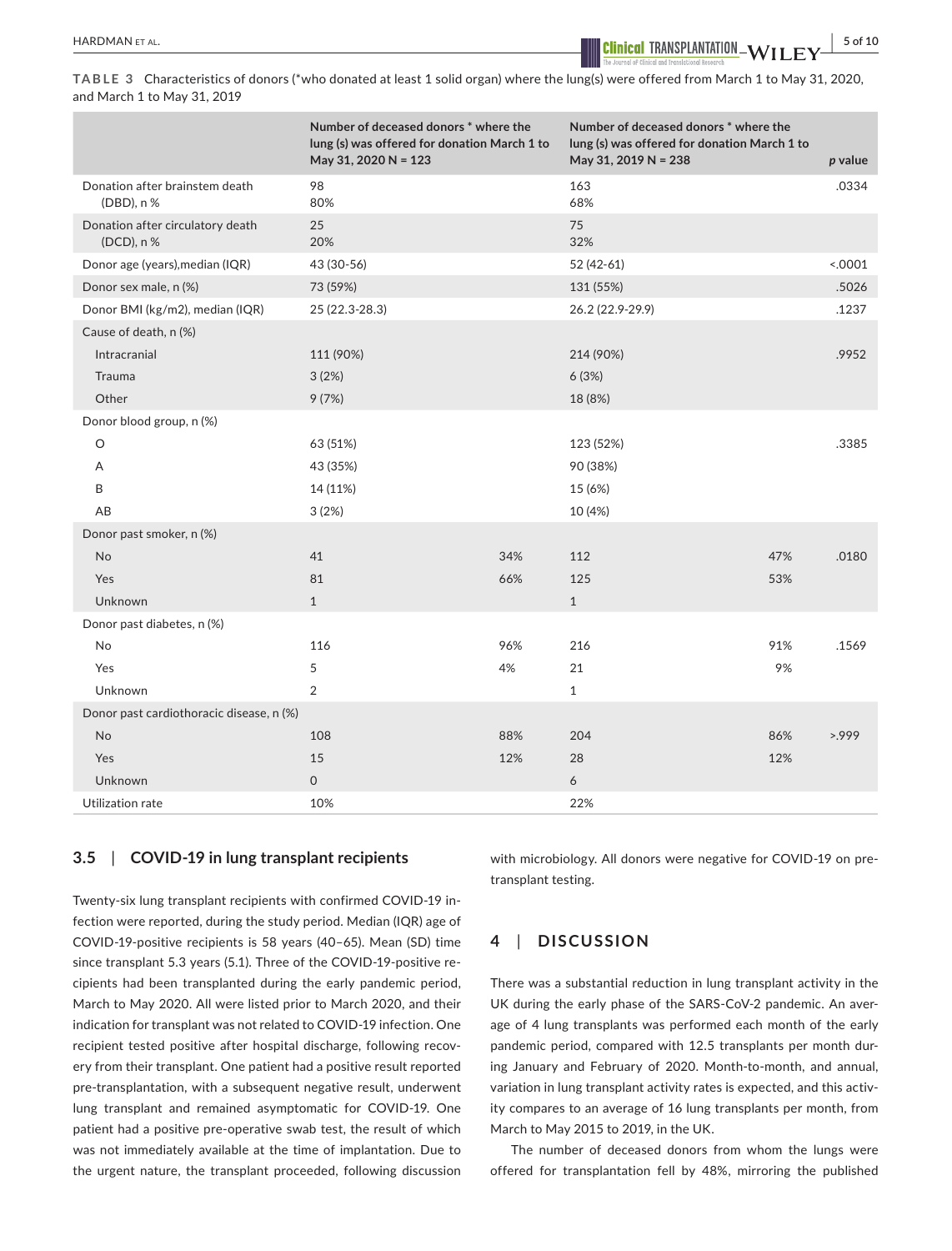

**FIGURE 1** Number of deceased donors (who donated at least 1 solid organ) offered for lung transplantation and lung transplants performed, March 1, 2019, to June 30, 2020.

**TABLE 4** Recipient characteristics for lung transplants performed from March 1 to May 31, 2020, compared with March 1 to May 31, 2019

|                                                 | Lung(s) transplant recipients March 1 to May<br>31, 2020 N= 12 | Lung(s) transplant recipients March 1 to<br>May 31, 2019 N= 53 | p value |
|-------------------------------------------------|----------------------------------------------------------------|----------------------------------------------------------------|---------|
| Donation after brainstem death (DBD)<br>N(%)    | 11 (92%)                                                       | 42 (79%)                                                       | .4384   |
| Donation after circulatory death<br>(DCD) N (%) | 1 (8%)                                                         | 11 (21%)                                                       |         |
| Donor age (years), median (IQR)                 | 33 (23-50)                                                     | 53 (42-61)                                                     | .0042   |
| Pediatric donor, n (%)                          | 1 (8%)                                                         | 1(2%)                                                          | .3375   |
| Recipient age (years), Median (IQR)             | 50.5 (32-61)                                                   | 53 (37-59)                                                     | .8923   |
| Pediatric recipient, n (%)                      | $\mathbf 0$                                                    | 3(5%)                                                          | >999    |
| Donor sex male, n (%)                           | 5 (42%)                                                        | 20 (38%)                                                       | 5.999   |
| Donor BMI (kg/m2), median (IQR)                 | 24 (22.3-28)                                                   | $25(21-29)$                                                    | .7831   |
| Donor cause of death, n (%)                     |                                                                |                                                                |         |
| Intracranial                                    | 11 (92%)                                                       | 51 (96%)                                                       | .4637   |
| Trauma                                          | $\mathsf{O}$                                                   | $\mathsf{O}$                                                   |         |
| Other                                           | 1 (8%)                                                         | 2(4%)                                                          |         |
| Donor past smoker, n (%)                        | 6(50%)                                                         | 18 (35%)                                                       | .3414   |
| Recipient sex male, n (%)                       | 6(50%)                                                         | 28 (53%)                                                       | >999    |
| Total Ischemic time (hours), median<br>(IQR)    | $7.8(6-8.3)$                                                   | $7.3(5.8-8.6)$                                                 | .6484   |
| Procedure type, n (%)                           |                                                                |                                                                |         |
| Single                                          | $\mathsf{O}$                                                   | 5 (9%)                                                         |         |
| Double/bilateral                                | 12 (100%)                                                      | 48 (91%)                                                       | .5746   |
| Status n, (%)                                   |                                                                |                                                                |         |
| Routine                                         | 10 (83%)                                                       | 46 (87%)                                                       |         |
| Urgent                                          | 2(17%)                                                         | 5(9%)                                                          | .7412   |
| Super-urgent                                    | $\mathbf 0$                                                    | 2(4%)                                                          |         |
| 30-day survival % (95% CI)                      | 91.7 (53.9-98.8)                                               | 96.2 (85.7-99)                                                 | .5176   |

experience of other lung transplant programs, globally.<sup>8,9</sup> Although the total number of deceased donors fell, the greatest reduction was seen in the number of donors after circulatory death (DCD), decreasing by 67%. This fall occurred in response to National guidance on organ donation during this period. At the start of the early pandemic period, this national guidance placed restrictions on donor age, limiting DBD to age less than 60 years and DCD to age less than 50 years. These were gradually increased between April and June 2020. This resulted in, understandably, younger donors but also a shift in the proportions of DBD and DCD donors, with fewer DCD donors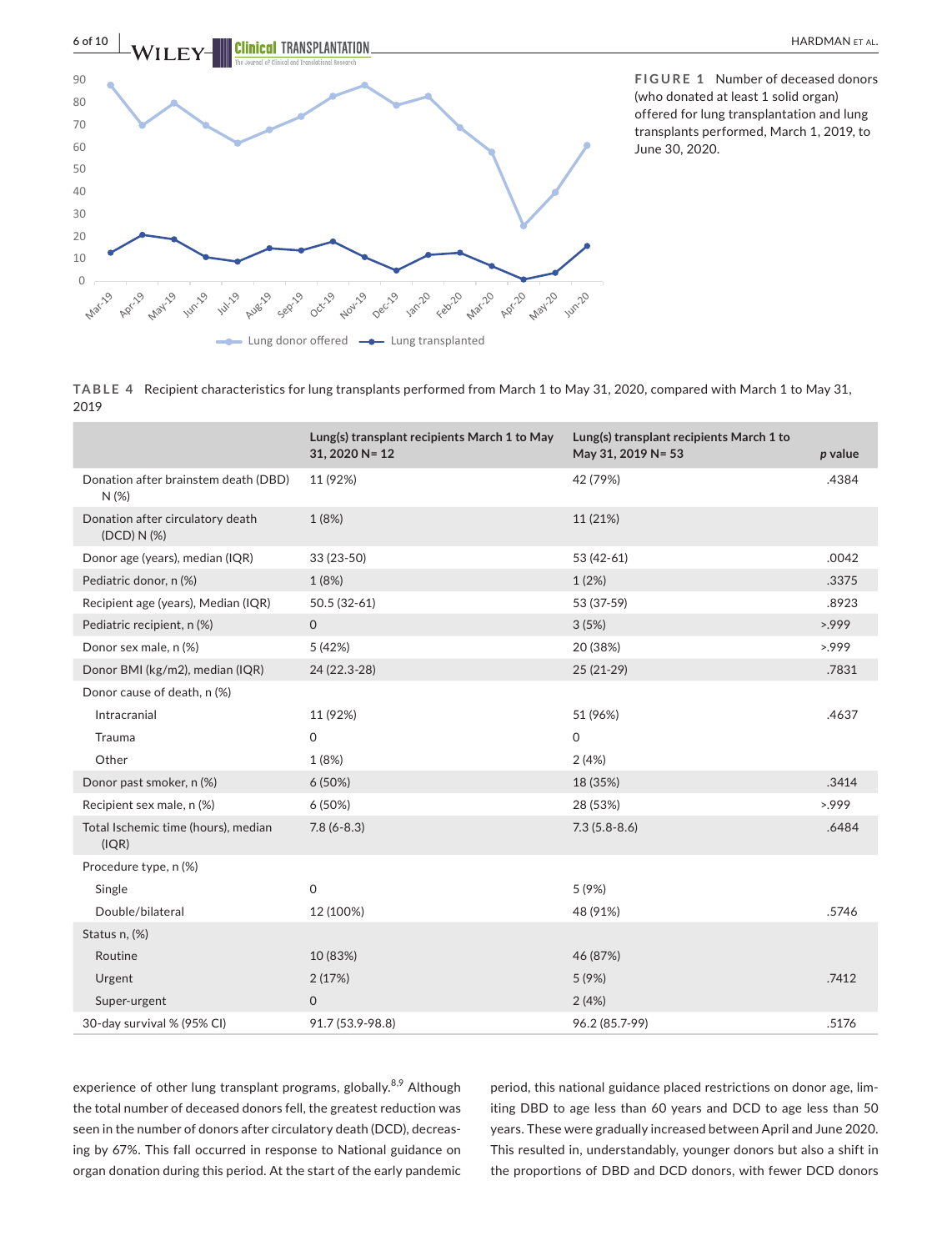offered. In UK lung transplant practice over the last 5 years, DCD represents, on average, 19% of all lung transplant activity, $^{11}$  a large decrease in this donor population, therefore, has the potential to significantly impact activity.

Although the number of donors from whom the lungs were offered reduced, offers for lung donation did not cease, and, as a result of national guidance for solid organ donation during this time, there were some positive changes to the donor characteristics during the study period. The median age of donors decreased significantly, from 52 years during the same period of 2019, to 43 years in 2020. The proportion of donors with a past smoking history, however, significantly increased. This may have impacted organ acceptance and utilization, considering the center-level decision-making practices, described in survey responses, to include *ideal* donors only and employ a minimum risk policy, during this period.

In survey responses, staff reported confidence, which increased throughout the early pandemic period, that, where lung donor offers were received, the risk of COVID-19 infection in the donor was low and the risk of transmission to the recipient was low. This was facilitated by the development of national policy for donor screening and testing, candidate testing, and donor management practice. $12$ Potential donors are epidemiological screened for history of symptoms, history of positive testing or contact with a positive and/or symptomatic person. PCR testing for SARS-CoV-2 is performed in all donors using nose and throat swab as well as endotracheal aspirate. Potential recipient screening and testing are performed in the same way, using nose and throat swab samples for PCR testing. As evident from one positive case reported during the early pandemic period, transplant and organ implantation may proceed prior to a result being available, depending on clinical urgency and logistics. As the pandemic has progressed, the availability and rapidity of testing, in all donor and transplant hospitals, have improved, reducing the risk of this occurring. In line with NHSBT guidance, the use of chest CT scanning as a screening tool for COVID-19 infection has not been widely employed, and CT chest is not a routinely performed assessment in the potential lung donor population in the UK.

As the pandemic continues, and a greater number of individuals in the general population are exposed to, or will have previously tested positive for, COVID-19, new questions relating to time since exposure or positive test, and the consideration of donors with previous COVID-19 exposure, will be raised, requiring on-going synthesis of

 **<u>EXEDMAN ET AL.**  $\frac{1}{2}$  of 10</u>

available evidence. As yet, there is no published evidence of transmission of COVID-19 from a donor to a recipient. Although the number of transplants performed from COVID-19-positive donors remains low, the first single case report in lung transplantation has been published <sup>13</sup>. In line with NHSBT guidance, donors who have previously tested positive and recovered (referring to a period of at least 28 days from full clinical recovery) may still be considered for organ donation, with liaison with microbiology/virology clinicians. As the pandemic continues, this guidance we undergo continued review.

The published experience of thoracic transplant programs around the world during this time, describe the greatest decreases in lung transplant activity focused in those areas hardest hit by the virus.<sup>14</sup> There was similar heterogenous geographical spread of COVID-19 infection across the UK, during this early phase of the pandemic, with varying degrees of viral prevalence and subsequent hospital and intensive care unit (ICU) resource impact. It is clear, however, from individual center responses to the survey, that transplant activity was not solely affected by local prevalence of COVID-19 infection.

Here, the primary driver for the decrease in lung transplant activity appears to be a reduction in lung utilization across the UK, 10% during the early pandemic period, compared with 24% for the same period of 2019. In UK adult lung transplant practice, the utilization rate, on average, for the last 5 years, sits around 19%. This reduction in utilization has occurred in response to local, hospital level decision-making, initially limiting solid organ transplantation, during this period, to urgent, inpatient candidates, only. Concerns about a surge in COVID-19 cases, and the subsequent demand on intensive care unit capacity, lead to restriction of access for nonurgent patients. This was in line with other national guidance for the temporary suspension of non-essential services throughout the NHS, including elective cardiothoracic surgery. For transplant clinicians, fear of COVID-19 infection in the early post-operative period, with the potential for high mortality, lead to understandable caution, when considering those candidates who were non-urgent. Urgent and super-urgent lung transplant candidates make up just 1-2% of the lung transplant waiting list in the UK. Without available, appropriate lung transplant candidates, donors cannot be utilized and lung transplants will not be performed. Non-urgent lung transplant candidates are, as a group, distinct from other elective thoracic surgical

**TABLE 5** The number of new registrations, by urgency, per month, to the lung transplant waiting list

| New registrations to the lung<br>transplant waiting list | Non-<br>urgent<br>2020 (19) |      | Urgent<br>2020<br>(19) |      | Super-<br>urgent<br>2020<br>(19) |     | <b>Total</b><br>2020 (19) | %<br>change |
|----------------------------------------------------------|-----------------------------|------|------------------------|------|----------------------------------|-----|---------------------------|-------------|
| March                                                    | 17                          | (26) | 1                      | (0)  | 0                                | (0) |                           |             |
| April                                                    | 9                           | (29) | $\mathbf 0$            | (4)  | $\mathbf 0$                      | (1) |                           |             |
| May                                                      | 3                           | (17) | 1                      | (3)  | 0                                | (1) |                           |             |
| June                                                     | $\overline{4}$              | (21) | $\mathbf 0$            | (4)  | $\mathbf 0$                      | (3) |                           |             |
| Total                                                    | 33                          | (93) | 2                      | (11) | 0                                | (5) | 35 (109)                  | $-68%$      |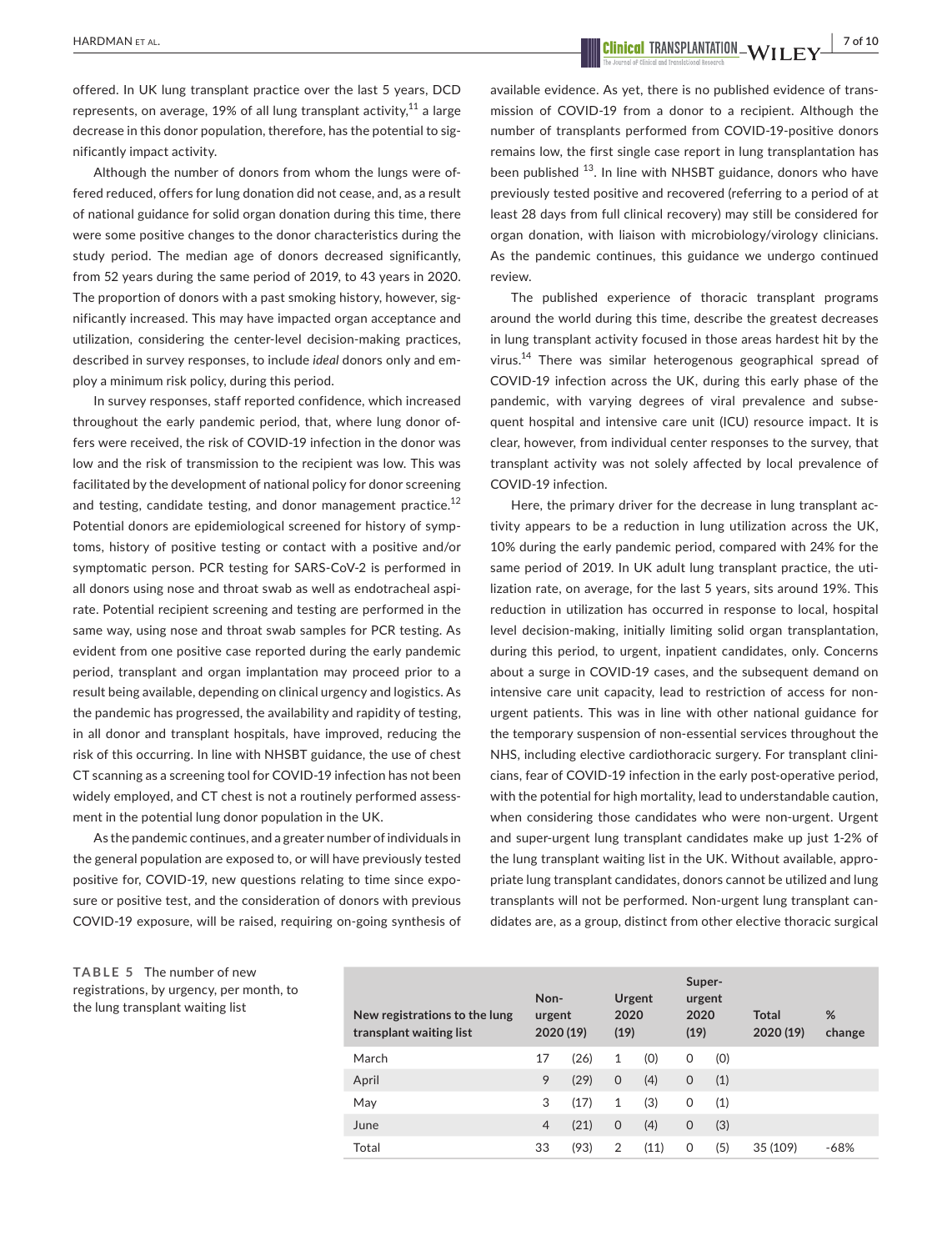patients, and as such perhaps require separate classification in consideration of adoption of similar practice guidance in future.

In lung transplant practice, changes to clinical practice were driven by appropriate concerns regarding the safety of donors, hospital-acquired infection in recipients and the resource capacity required to meet the needs of COVID-19 patients. It is evident from the survey responses, that in addition to national guidance, changes to donor consideration and acceptance criteria were made, at a center-level, variably influenced by the above concerns. Allocation for non-urgent recipients in the UK is center-based, in response to group offering. Again, during the early pandemic period, lung transplant teams exhibited, understandable, increased caution when considering the risks to their candidates and this influenced decisionmaking behavior. These center-led changes to practice evolved over time during the early pandemic period and non-urgent candidates were increasingly considered. Over the early pandemic period as a whole, only 2 recipients transplanted at this time listed as urgent, the remaining 10 were non-urgent patients. Activity data from June 2020 indicate that the numbers of lung transplants are increasing, and it is hoped that this will continue, minimizing the impact of this period of reduced activity on the waiting list population. On-going analysis of UKTR data, throughout 2020, will be required to evaluate this.

Where lung transplant activity has continued during this early pandemic period, it has been facilitated by the designation of one center as a "COVID-light" hospital. Information provided by the Royal College of Surgeons of England<sup>15</sup> describes COVID-light as physical separation of COVID-19-positive and COVID-19-negative patients within designated areas of NHS hospitals or for an entire hospital, functioning as an NHS network hub. These areas can only be maintained with implementation of care pathways to include effective and efficient patient testing and, in future, may be facilitated by regular testing and vaccination for staff. During this period, provision of COVID-light hospitals or facilities has been determined locally, by the managing Hospital Trusts. As described here, despite high local prevalence of the virus in relation to this center, it was able to continue activity and was responsible for 58% of the lung transplants performed, during this time. In contrast, designation of some UK lung transplant centers for the provision of veno-venous ECMO (as per national NHS England specialized service commissioning), had a substantial impact on the centers' ability to continue lung transplantation. Movement of waiting list candidates to centers

less affected, and continuing transplant activity, was not considered during the early pandemic period.

Detailed survival analysis of those patients transplanted during this early pandemic period has not been performed, due to the small numbers of recipients. At the time of the study, there were 3 confirmed COVID-19-positive recipients, transplanted during the pandemic period. All 3 patients were listed for transplantation prior to January 2020, for primary lung disease not related to COVID-19 infection. In each case, there is no indication that infection was transmitted from the donor to the recipient and clinical details support community-acquired COVID-19 infection.

Lung transplant waiting list candidates are particularly susceptible to the effects of this pandemic. Reduced transplant activity will result in longer waiting times and an increased risk of mortality on the waiting list. To assess the full impact on this patient population, further analysis will be required, as the pandemic progresses. Lung transplant candidates, along with lung transplant recipients, are also at increased risk of acquiring COVID-19, and developing the more severe, life-threatening form of the disease. Analysis of COVID-19 in the UK solid organ transplant recipient and waiting list candidate populations, including lung transplant, has been reported.<sup>16</sup> This evidence, along with our evaluation of practice, will aid decision-making when balancing the risks of continuing transplantation during a viral pandemic. Our analysis identified just 2 lung waiting list candidates with confirmed COVID-19 infection during the study period. The accuracy of COVID-19 data is dependent on additional reporting of results, by centers, to UKTR and could potentially be incomplete. This small number may also, in part, be as a result of strict shielding advice for this patient population, issued on March 21, 2020. $17$ 

It is important to note that the number of new registrations to the lung transplant waiting list also fell during this period of study. Information on patients who were not yet listed is understandably, not available through analysis of the UKTR. This patient population, whose referral for transplantation may have been delayed or halted, as a result of our response to the pandemic, may have been significantly adversely affected.

The SARS-CoV-2 pandemic has resulted in changes to clinical practice in lung transplantation in the UK. UK lung transplant, and individual centers, have successfully adapted their programs to overcome the challenges of staff sickness, redeployment and potential resource limitations associated with the SARS-CoV-2

| Outcome on the UK lung<br>transplant waiting list | <b>Total number</b><br>active on<br>transplant<br>waiting list 2020<br>(19) |       | Died 2020<br>(19) |      | Removed<br>2020 (19) |      | <b>Transplanted</b><br>2020 (19) |      |
|---------------------------------------------------|-----------------------------------------------------------------------------|-------|-------------------|------|----------------------|------|----------------------------------|------|
| March                                             | 352                                                                         | (337) | 9                 | (2)  | 3                    | (8)  | 7                                | (13) |
| April                                             | 350                                                                         | (332) | 8                 | (5)  | $\mathbf{1}$         | (3)  | $\mathbf{1}$                     | (21) |
| May                                               | 341                                                                         | (325) | 4                 | (5)  | 1                    | (3)  | 4                                | (19) |
| Total                                             |                                                                             |       | 21                | (12) | 5                    | (14) | 12                               | (53) |

**TABLE 6** Outcome for patients on the active lung transplant waiting list during the early pandemic period (March to May 2020) compared with 2019.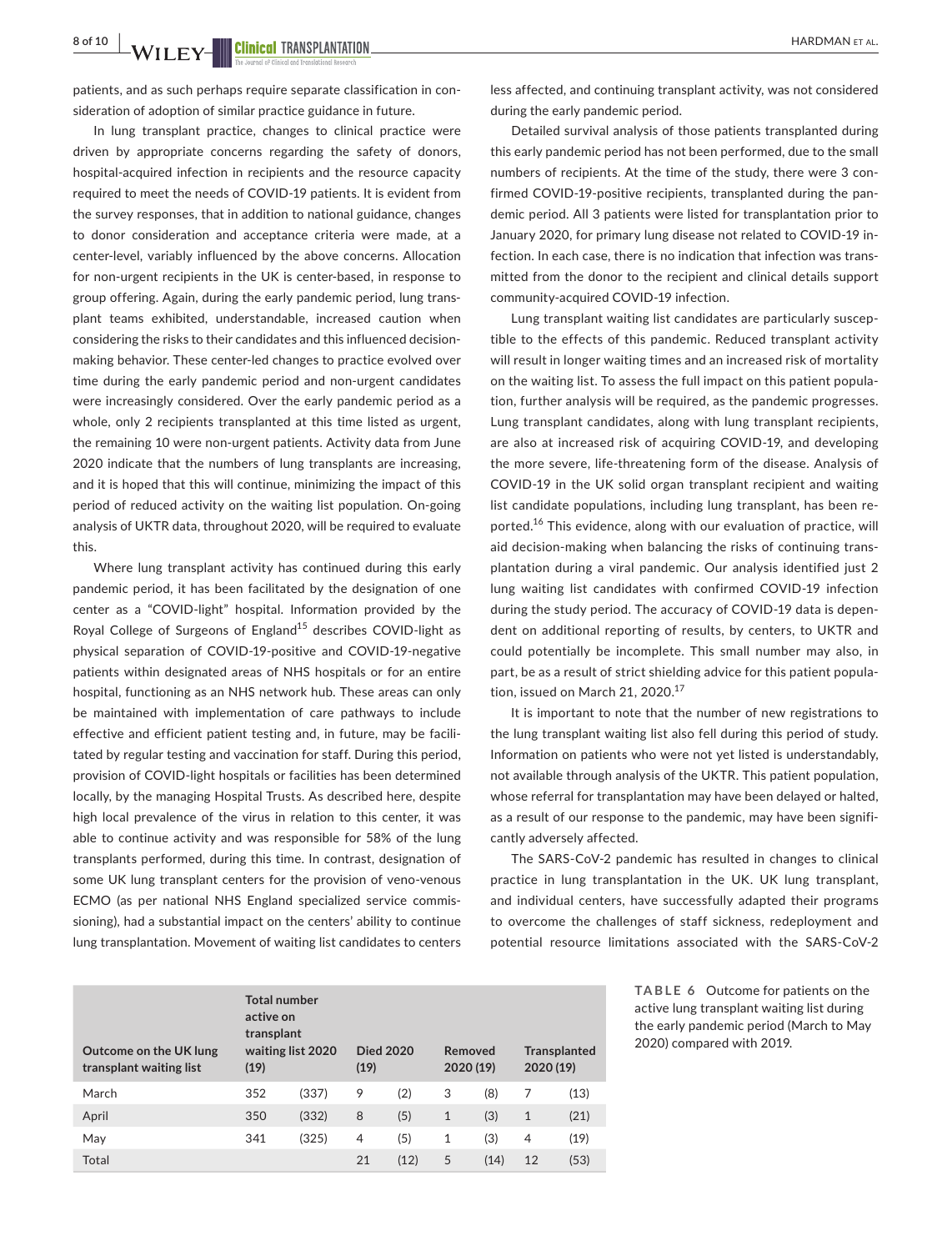pandemic. Changes to clinical practice, including increasing use of technologies to aid follow-up care and reduce the number of patient hospital attendances, have been noted. Staff have reported some positive effects from these changes, including reduced travel and hospital attendance for patients and some improvements to communication, through the use of online platforms. Safe access to hospital services for transplant recipients must be maintained, but development of technologies, including provision of "at-home" monitoring and communication, provides an area for further development and quality improvement in practice. Funding for this innovation, and ensuring equity of access for the patient population, will be required, and understanding the impact of such changes, and the pandemic more widely, on the psychological well-being of the lung transplant patient population provides a potential area for future study.

Hopes that the pandemic would peak and resolve after spring 2020 in the UK are fading. It is increasingly evident that this pandemic will move in waves and, at the time of writing, the volume of cases is once again rising. Anecdotally, center-level decisions surrounding lung transplant activity, are once again being made. As experience in the management of the most severely affected COVID-19 patients grows, it is hoped that the impact of case volume on hospital resource will be less acutely felt than earlier in the year. However, the risks specific to lung transplant candidates, recipients, and the potential lung donor population will not disappear. As evidenced here, continuing activity is vital for the candidate population. To facilitate this, the safety of lung donors must be maintained, with further analysis and reporting of COVID-19 infection in early post-transplant recipients, and continued application of evidenced-based donor and recipient COVID-19 testing protocols. Once approved, a COVID-19 vaccination program for transplant candidates would be invaluable in reducing risk and allowing patients to remain active on the waiting list. Protection of transplant resource capacity is required, with attempts to maintain *COVID-light* hospitals in line with recommendations for elective surgery practice in the UK during COVID-19.<sup>15</sup> This will again, be facilitated by advances in, and implementation of, effective and efficient testing programs. Where geographical spread of COVID-19 is heterogenous, with some lung transplant centers less significantly impacted, transfer of candidates across regions may be considered, maintaining access for all. Reviewing our practice, and sharing experience from this early phase of the pandemic, is fundamental in ensuring the safe continuation of lung transplantation.

#### **CONFLICT OF INTEREST**

There are no conflicts of interest

#### **AUTHOR CONTRIBUTIONS**

Gillian Hardman contributed to concept/design, data analysis, data interpretation, and drafting article. Ruth Sutcliffe contributed to concept/design, data collection, and approval of article. Rachel Hogg and Lisa Mumford contributed to data analysis and statistics. Laura Grocott, Sarah-Jane Mead-Regan, Jane Nuttall, Stephanie Dunn, Richard Quigley, and Philip Seeley contributed to data collection and

 **<u>EXECUTE ALL SERVICE SERVICE SERVICE SERVICE SERVICE SERVICE SERVICE SERVICE SERVICE SERVICE SERVICE SERVICE SERVICE SERVICE SERVICE SERVICE SERVICE SERVICE SERVICE SERVICE SERVICE SERVICE SERVICE SERVICE SERVICE SERVICE**</u>

approval of article. Stephen Clark contributed to approval of article. Nawwar Al-Attar, Karen Booth, John H Dark, John H Dark, and Andrew J Fisher contributed to design, data interpretation, and critical revision of article.

#### **DATA AVAILABILITY STATEMENT**

The data that support the findings of this study are available from the corresponding author upon reasonable request.

#### **ORCID**

*Gillian Hardman* <https://orcid.org/0000-0001-9600-4097>

#### **REFERENCES**

- 1. UK Government. Coronavirus (COVID-19) in th UK; 2020. [https://](https://coronavirus.data.gov.uk/cases) [coronavirus.data.gov.uk/cases.](https://coronavirus.data.gov.uk/cases) Accessed May 5, 2020.
- 2. UK Government. Coronavirus (COVID-19): 23 March 2020 2020. [https://www.gov.uk/government/speeches/pm-address-to-the](https://www.gov.uk/government/speeches/pm-address-to-the-nation-on-coronavirus-23-march-2020)[nation-on-coronavirus-23-march-2020.](https://www.gov.uk/government/speeches/pm-address-to-the-nation-on-coronavirus-23-march-2020) Accessed May 10, 2020.
- 3. Domínguez-Gil B, Coll E, Fernández-Ruiz M, et al. COVID-19 in Spain: Transplantation in the midst of the pandemic. *Am J Transplant*. 2020;20(9):2593-2598.
- 4. Loupy A, Aubert O, Reese PP, Bastien O, Bayer F, Jacquelinet C. Organ procurement and transplantation during the COVID-19 pandemic. *Lancet*. 2020;395(10237):e95-e96.
- 5. Angelico R, Trapani S, Manzia TM, Lombardini L, Tisone G, Cardillo M. The COVID-19 outbreak in Italy: Initial implications for organ transplantation programs. *Am J Transplant*. 2020;20(7):1780-1784.
- 6. de Vries APJ, Alwayn IPJ, Hoek RAS, et al. Immediate impact of COVID-19 on transplant activity in the Netherlands. *Transpl Immunol*. 2020;61:101304
- 7. Felldin M, Søfteland JM, Magnusson J, et al. Initial Report From a Swedish High-Volume Transplant Center After The First Wave of The COVID-19 Pandemic. *Transplantation*. 2021;105(1):108-114.
- 8. Michel S, Witt C, Gottlieb J, Aigner C. Impact of COVID-19 on Lung Transplant Activity in Germany-A Cross-Sectional Survey. *Thorac Cardiovasc Surg*. 2021;69(1):92-94.
- 9. Picard C, Le Pavec J, Tissot A. Impact of the Covid-19 pandemic and lung transplantation program in France. *Respir Med Res*. 2020;78:100758.
- 10. NHS Improvement. Coronavirus Specialty guides management of Cardiothoracic surgery patients 2020. [https://www.england.nhs.](https://www.england.nhs.uk/coronavirus/wp-content/uploads/sites/52/2020/03/specialty-guide-cardiothoracic-surgery-v1-20-march-2020.pdf) [uk/coronavirus/wp-content/uploads/sites/52/2020/03/specialty](https://www.england.nhs.uk/coronavirus/wp-content/uploads/sites/52/2020/03/specialty-guide-cardiothoracic-surgery-v1-20-march-2020.pdf)[guide-cardiothoracic-surgery-v1-20-march-2020.pdf](https://www.england.nhs.uk/coronavirus/wp-content/uploads/sites/52/2020/03/specialty-guide-cardiothoracic-surgery-v1-20-march-2020.pdf). Accessed May 5, 2020.
- 11. NHSBT ODT Clinical. Annual Activity Report 2018/19. Organ specific reports - Cardiothoracic 2019. [https://nhsbtdbe.blob.core.](https://nhsbtdbe.blob.core.windows.net/umbraco-assets-corp/16416/section-7-cardiothoracic-activity.pdf) [windows.net/umbraco-assets-corp/16416/section-7-cardiothor](https://nhsbtdbe.blob.core.windows.net/umbraco-assets-corp/16416/section-7-cardiothoracic-activity.pdf) [acic-activity.pdf](https://nhsbtdbe.blob.core.windows.net/umbraco-assets-corp/16416/section-7-cardiothoracic-activity.pdf). Accessed November 15, 2020.
- 12. NHSBT ODT Cliinical. POL304/2 SARS-CoV-2 Assessment and screening in Organ Donors and Recipients 2020. [https://nhsbtdbe.](https://nhsbtdbe.blob.core.windows.net/umbraco-assets-corp/20342/pol304.pdf) [blob.core.windows.net/umbraco-assets-corp/20342/pol304.pdf.](https://nhsbtdbe.blob.core.windows.net/umbraco-assets-corp/20342/pol304.pdf) Accessed October 30, 2020.
- 13. Ceulemans LJ, Van Slambrouck J, Leyn P, et al. Successful doublelung transplantation from a donor previously infected with SARS-CoV-2. *Lancet Respir Med*. 2021;9(3):315-318.
- 14. Pasrija C, Shah A, Kaczorowski DJ, Lau CL. Cardiac and Pulmonary Transplant Considerations During COVID-19 Pandemic. *Innovations (Phila)*. 2020;15(4):314-316.
- 15. England RCoSo. Elective surgery during COVID-19 2020. [https://](https://www.rcseng.ac.uk/news-and-events/news/archive/survey-results-elective-surgery-under-covid/) [www.rcseng.ac.uk/news-and-events/news/archive/survey-resul](https://www.rcseng.ac.uk/news-and-events/news/archive/survey-results-elective-surgery-under-covid/) [ts-elective-surgery-under-covid/.](https://www.rcseng.ac.uk/news-and-events/news/archive/survey-results-elective-surgery-under-covid/) Accessed December 10, 2020.